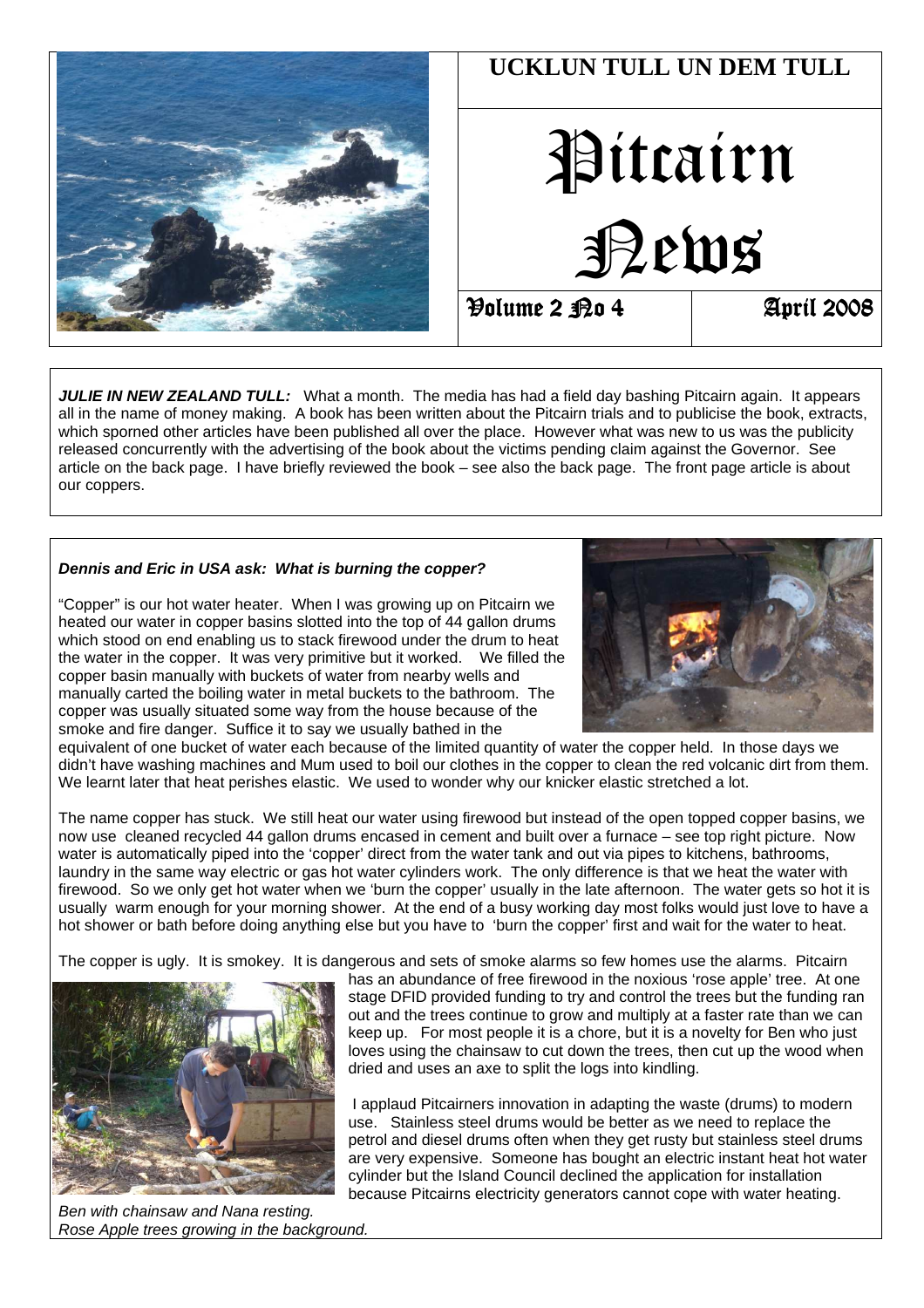

#### **THE BABIES HAVE ARRIVED to the two expectant Pitcairn mothers in New Zealand. Congratulations to both.**

Miss Kaylen Olivia McNabney (left) arrived as scheduled on 24 April, sister to brothers Raa and Christian. It was the day of the doctors strike in New Zealand and it was touch and go as to whether or not the delivery would proceed. After arriving at hospital for the prearranged appointment they were sent home then recalled. Such is the wonders of modern times. Kaylen is gorgeous and dad James is gloating about his dominant genes. Sorry James we believe it is Tanias Pitcairn genes that bring out the beauty. Her nose does look like a Pitcairn nose.



Caleb (top right) arrived on 27 January to Darlene and partner, their first child. At three months old he woke up hungry but still knew how to pose when the camera came out.

Pssst – we hear there is another Pitcairn baby on the way a sibling to three brothers and a sister who live on Pitcairn. Will keep you posted. The Commissioner wants to increase Pitcairns population by 150. It's a start.



**ANZAC DAY** – Anzac Day is not usually celebrated on Pitcairn. But we did this year out of respect for the number of visitors on Pitcairn. While Pitcairners served in both World Wars only one of our soldiers died in wartime but not while in combat. There is no cenotaph but we still decorated the village square and during the formal dawn ceremony wreaths were laid against the Bounty anchor. The program was as follows: 5.45 am Generator switched on. 6.45 am Bells toll: Ralph and Jayden. 6.50 am Community assembles in Town Square. 7.00 am Welcome and introduction by Mayor, Mike Warren followed by the singing of the hymn, Abide with Me, led by Pastor Ray Codling. Prayer: Irma Christian followed by an address by Jay Warren. Flanders Field: Mark Waller. The laying of Wreaths: for Pitcairn, Tom Christian, Australia, Dr Madeline Wilcox, New Zealand, Ben Christian-Webb, United Kingdom, Leslie Jaques, followed by Department of Corrections, Police, School Students and any others. Ode: Meralda Warren. Last Post: Lyn McNair (Social Worker) followed by one minutes silence. Raising of the flags: David Brown/Ian Walker. Slow air: (Kirkwall Pipe Band). Blessing and final Hymn "Sweet Bye and Bye" Pastor Ray Codling. Grateful thanks from all the community to those who provided wreaths, decorated the square, to the children of Pitcairn's school for distributing poppies and programs, to those who brought family medals for display, and to the kind co-ordinators of the breakfast which everyone was cordially invited to attend. The flags from the representative countries were all flown in the square. Trust Ben to hold his wreath the wrong way round.



A community breakfast was held in the public hall following the ANZAC ceremony. ANZAC day was a Friday so it was decided to also have a public dinner in the public hall followed by community singing in the Church to welcome in the Sabbath. The Gaiter gospel singers are very popular on Pitcairn and many families have their DVD's. The sing song to Gaiter songs was so enjoyable they have decided to repeat this once a month. For those who may be interested, on Mike Warrens website www.onlinepitcairn.com he has posted a video recording of the ANZAC ceremony under the section News.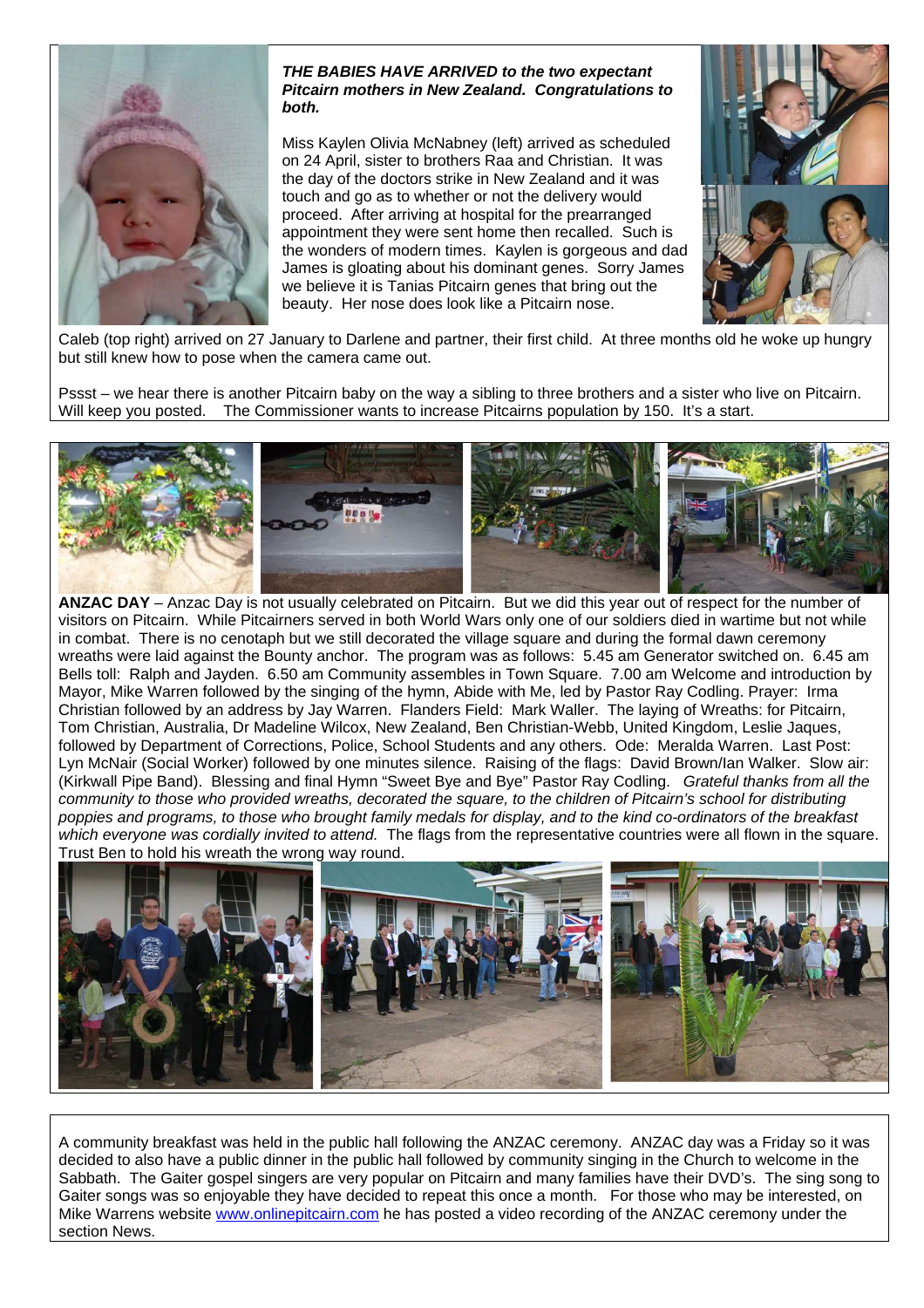## **OOPS: Gray Cameron, a Pitcairn Magistrate has been convicted in the New Zealand courts.**

In the National newspaper Sunday Star Times 6 April 2008 –

"……The Auckland barrister who served as Pitcairn magistrate in the early stages of the Island's long-running sex cases has been convicted of drink driving……… He was picked up at a police checkpoint in Newmarket in November and found to have 107mg of alcohol per 100ml of blood. The legal limit is 80mg. He told the police he had had a gin and tonic at work and was on his way home….."

Only one gin and tonic? Accompanying the article was this photo with the caption "Pitcairn prank: Gray Cameron". The things one will do to keep Pitcairn in the news. Naturally this news created much mirth and Ha! Ha! Ha's! on Pitcairn as he was the one who committed the men to trial following the deposition hearings where the defence were not allowed to call witnesses but the prosecution were. Much mirth and debate as many of us speculated on whether or not, if his time comes, his potential Queens medal might



be upgraded to Dame. It appears that each New Year and Queens Birthday for the last few years, someone or two or three who were involved with the Pitcairn sex case are being awarded Queens medals. New Zealand celebrates the Queens birthday on the first Monday in June. Who is next?



## **CAROL WARREN TULL:**

Our Entertainment Committee 2008 has done a wonderful thing. They sought the help of Shirl at PIO (Pitcairn Island Office) and got a pile (lots) of table games and karaoke sent up. Every other Saturday night they invite everyone to come along and enjoy some challenging games. The biggest hit of all is the Karaoke. It's no wonder for the people of Pitcairn love to sing. There are still a few who are reluctant to join in but hopefully this will all change in time. It's hard to resist joining in when there's so much fun going on. If there's anyone out there who thinks they are good at checkers, do come along Pauline is dieing for some challenge. Most of us have tried but she still stands unbeaten. She's too good for us. Congratulations team - well done and keep up the good work.

## **TIMOTHY YOUNG TULL:**

**"Floyd Hastings McCoy** is one of the prominent Pitcairners who stands out in the mid  $20<sup>th</sup>$  century. Whether he is fondly remembered or otherwise, the point remains that he is remembered nonetheless. Floyd was born on January 7th, 1897 on Pitcairn, and came to be known as either "Podo" or "Floydo." Through a relationship with Alta Christian when he was around 20, he was said to have fathered Laura Christian. However, he would eventually marry Violet Ann Ferris, an Australian woman. Floyd spent a lot of his time "off-island" where he was trained as a navigator, as well as becoming a ham radio enthusiast. He became police inspector on Pitcairn, a job which was highlighted by many humorous episodes. Floyd was often the target of pranks by many islanders such as Morris Warren, and as such he always wrote letters of complaint to the consul in Fiji. It was fortunate that this happened, because his correspondence survives today in numerous archives. He was considered "worldly" by many Pitcairners, and also being accused as "full of himself." He lacked the usual Pitcairn humour and on one occasion Floyd took Sam



and Maynard to court for mocking him after they called "Sail oh"\*\* when there was no ship in sight. On one occasion an island man\*\*\* rescued him from drowning after his canoe overturned. As a ham radio enthusiast, Floyd was an active caller, and made many contacts in his years as a "Ham." He is photographed in a 1957 National Geographic Article manning his radio. Floyd died on September 15th, 1963, and his grave marker still features prominently down at the cemetery. He was survived by his wife Violet (Vi), by almost ten years."

\*\* **Sail oh** – In the days when we didn't have VHF Radios or regular radio contact with ships, whenever someone spotted a ship on the Pitcairn horizon they would yell at the top of their voice "Sail Oh". On hearing that someone would rush to the two public bells and ring the five rings to alert everyone there is a ship. We would run to the landing (no motor bikes or other transport in those days) and the long boats would go out to meet the ship in the hope it would stop. Today very few ships stop at Pitcairn but in Floyds era, many did.

\*\*\* It was Dad (Ben Christian) who rescued him. But it was me (Julie) who spotted him clinging to the overturned canoe. I went fishing with dad that day and was standing in the bow of the canoe when I spotted him clinging to the canoe at Ginser Valley, the back of the island where it would have been unlikely anyone would have spotted him from land. I don't think he was a good swimmer. It was his lucky day we came by when we did.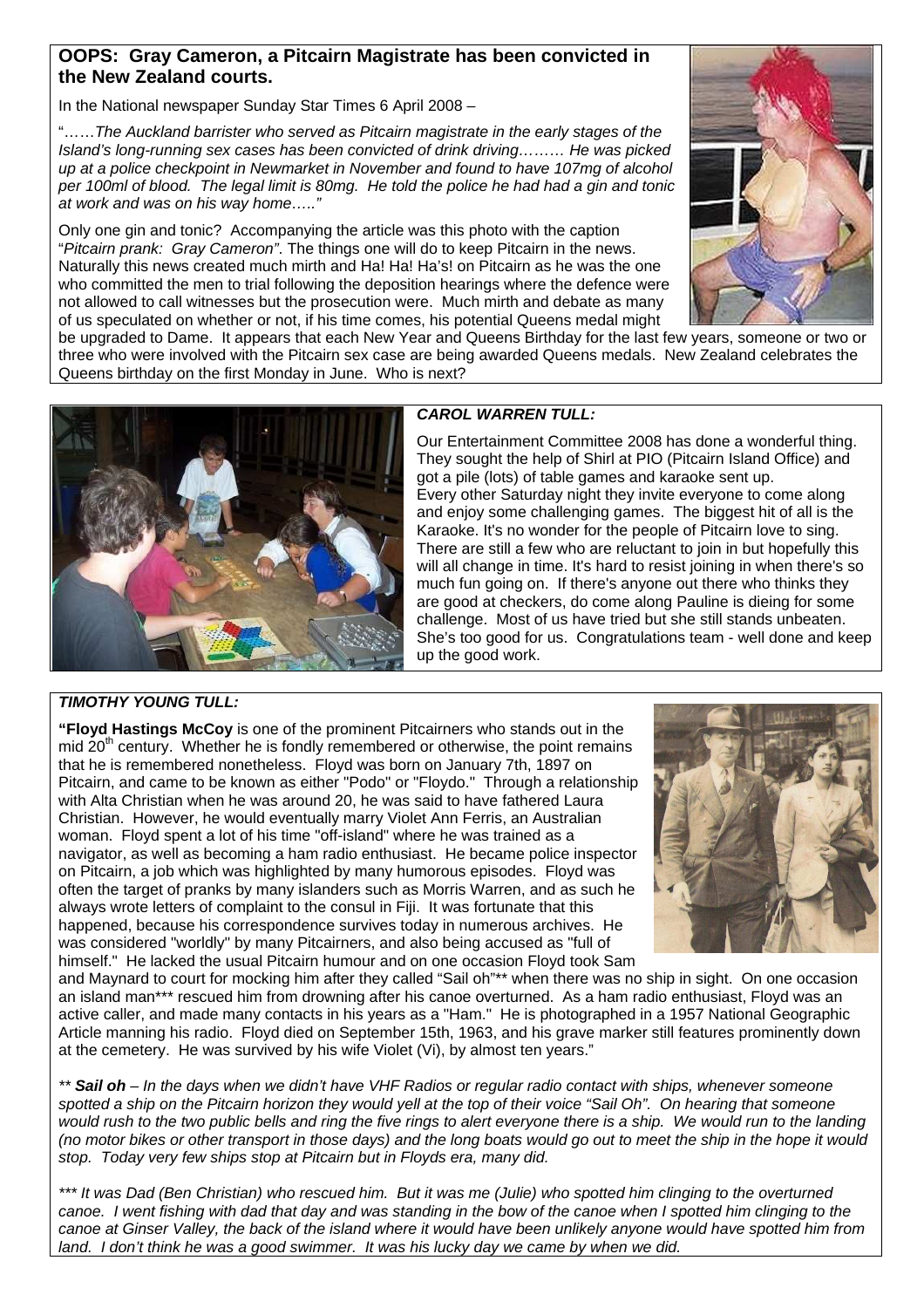#### **BITS AND PIECES:**

**CRUISE SHIP BREMAN** called on 2 April 2008 and most passengers and crew were able to come ashore. The islanders had set up souvineer stalls along the main road and in the village square with only a small number going on board to trade. We derive a major source of our income from trading souvineers to passengers and crews of Cruise ships. We work hard during the winter months making new stock to sell during the height of the season when we can have cruise ships visiting back to back. It is an accepted fact, that with any business, some passengers can't get enough of our souvineers and others just want to visit Pitcairn. One local had invested in a portable gazebo to protect her souvineers from sun and rain and christened it during Bremans visit. When asked how she did, she commented wryly, I made \$30.00 and the gazebo cost me \$250.00



**Burning of stamps -** This was the first burning for years of stamps officially gone off sale. With the Queen's Birthday issue and some postcards gone off sale the previous week, Dennis the postmaster and his crew of volunteers set to the task of burning them in the yard behind the Square. Thousands of dollars going up in smoke. For the last several years, gone-off stamps, had been sent to NZ for safekeeping and late sale (at double price), but we are now trusted to burn them ourselves again.



**PUBLIC STORE MEETING:** The annual store board held their AGM on 13 April 2008. Usually this would have been the time to elect new board members. However one of the changes being discussed by the Pitcairn Development Team (PDT) is to recommend bringing the responsibility of the store and the job positions under the umbrella of Government instead of a co-operative. If the recommendations are adopted then the positions will be advertised and applicants interviewed. In the meantime the current store members will continue until a decision has been made by the Island Council. Funding has been approved to build a much bigger store. There has been much discussion on where the new site will be but hopefully agreement has been reached to site the new store on the vacant land where Christies house used to be beside the main road just down from the Square and before Bobs Valley.

Before I left Pitcairn there were plans to imminently recommence **CONCRETING THE REMAINDER OF THE MAIN ROAD** from just past the village square right out to Pulau where the school house is. This has been put on hold pending the building of the new store as the road adjacent to where the store is to be built has not yet been concreted and with the use of heavy machinery, etc it was decided to delay the road project until after the store has been built.

A **NORWEIGAN YACHT "UNDERVEIS"** visited and stayed for a week. Two Norwegian sailors on 'Underveis' arrived salted down and very hungry after having having sailed/drifted from Easter Island after an engine breakdown. they were eager for solid ground under their feet, and in appreciation of Jay fixing their engine and other people helping with transport and accomodation ashore, they had a performance down the landing for most of the population one evening, juggling fire sticks and blowing fire, and the kids were told 'Do not try this at home!!!' A collapsible pushbike was donated to the school kids, as the sailors did not really have room for it onboard. They left reluctantly after almost ten days anchoring off Bounty Bay in quite rough seas.



The **PAROLE BOARD** has sat again and is considering an application for parole from the guy still on home detention.

**VARIOUS COUNCIL MEETINGS** have been held in the last month and there have been lengthy discussions about the proposals from the Pitcairn Development Team which included the makeup of council, heads of departments, etc. The proposals included removing voting rights from the Island Secretary. Betty Christian was Island Secretary from 1997 until her retirement last year when Heather Menzies became her successor. The Island Secretary was always an ex officio member of council with no voting rights until the height of the massive number of new ordinances passed during the investigations when an unexpected ordinance arrived, giving Betty as Island Secretary voting rights. The Governor then went on to pass another ordinance to reduce the qualifying period for applications for Mayor and suggested Brenda be appointed as Mayor following her brothers sacking. No one quite knew why those ordinances were necessary because the Governor has the power to overrule Council and he does. Voting rights were usually reserved to elected members only until the spate of new ordinances.

Dzz.

**Leave Pitcairners alone** 50, KATHY MARKS despised the Pitcairn<br>Islanders from her first day on the island (Focus,<br>April 27). What else is new?<br>Isn't it time those people were given some<br>nriv.acy? privacy?

 $\rightarrow$ 

**MAIL STATISTICS FOR APRIL 2008** 

**IN: 131 OUT: 141** 

**Left, letter to the Editor of a national newspaper following the printing of an extract from that book.**